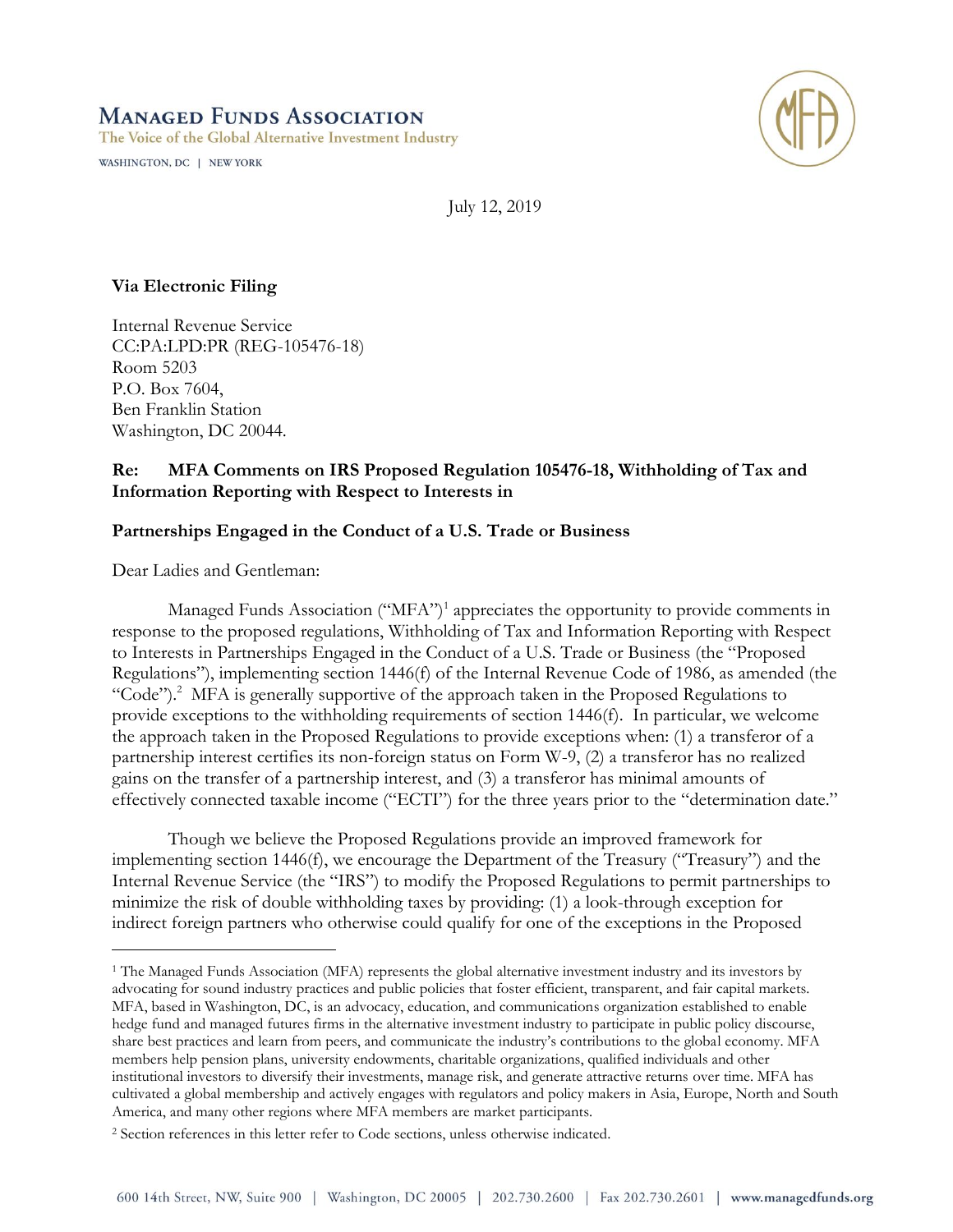Treasury Department IRS July 12, 2019 Page 2 of 5

Regulations; (2) an exception for a foreign partnership that has provided a Form W-8IMY in which it has checked the box as a "withholding foreign partnership;" and (3) a mechanism for refunding any back-up withholding by a partnership once a transferor pay its tax liability under section 864(c)(8). Second, we encourage Treasury and the IRS to modify the exceptions in §1.1446(f)- 2(b)(3)-(5) to avoid imposing withholding taxes when partnerships have little, if any, ECTI or when a transferor has an overall loss in connection with the transfer of its partnership interest. Third, we suggest modifying the methodology for determining a transferor's "amount realized" under the Proposed Regulations to avoid potential overwithholding on transfers of partnership interests when the partnership has liabilities. Finally, we encourage Treasury and the IRS to provide guidance on how to apply the Proposed Regulations in the context of earnouts, particularly with respect to application of the timing provisions in the relevant exceptions from withholding.

## **Minimizing Double Withholding**

### Look Through Exceptions for Foreign, Indirect Partners

Under  $(1.1446-2(c)(2)(ii)(C))$ , a foreign partnership transferor may provide a Form W-8IMY (along with a withholding statement) to document when it has U.S. partners to obtain a modification of the "amount realized" for purposes of calculating any withholding tax required by the Proposed Regulations. The Proposed Regulations do not, however, provide a similar look-through approach with respect to foreign, indirect partners that could otherwise claim one of the exceptions to withholding such as the treaty exception, the nonrecognition exception, or the exception in case of absence of gain. As a result, foreign, indirect partners do not appear to be able to claim one of the exceptions to withholding in the Proposed Regulations, even if they would be eligible to claim such an exception if they were held as a direct interest in the partnership. We believe that Treasury and the IRS should provide guidance permitting a foreign partnership to provide appropriate documentation with respect to its foreign partners demonstrating when such indirect partners would qualify for one of the exceptions in the Proposed Regulations. If a foreign partnership transferor is able to provide such documentation, it should be permitted to obtain a modification of the "amount realized" for purposes of calculating any withholding tax due.

#### Withholding Foreign Partnerships

We also believe that a foreign partnership transferor, which provides a Form W-8IMY and has checked the box on the Form as a "withholding foreign partnership," should qualify for an exception to withholding under the Proposed Regulations, similar to a transferor that provides a Form W-9 in accordance with  $(1.1446(f)-2(b)(2))$ . We are concerned that without such an exception, partners in upper-tier foreign partnerships that are withholding foreign partnerships could be subject to double withholding tax. We encourage Treasury and the IRS to amend the Proposed Regulations to provide an exception from withholding under the Proposed Regulations with respect to a transferor that is a withholding foreign partnership. To the extent Treasury and the IRS do not provide an exception from withholding under the Proposed Regulations with respect to foreign withholding partnerships, we encourage them to provide guidance that a "withholding foreign partnership" is not subject to additional withholding with respect to amounts withheld under the Proposed Regulations.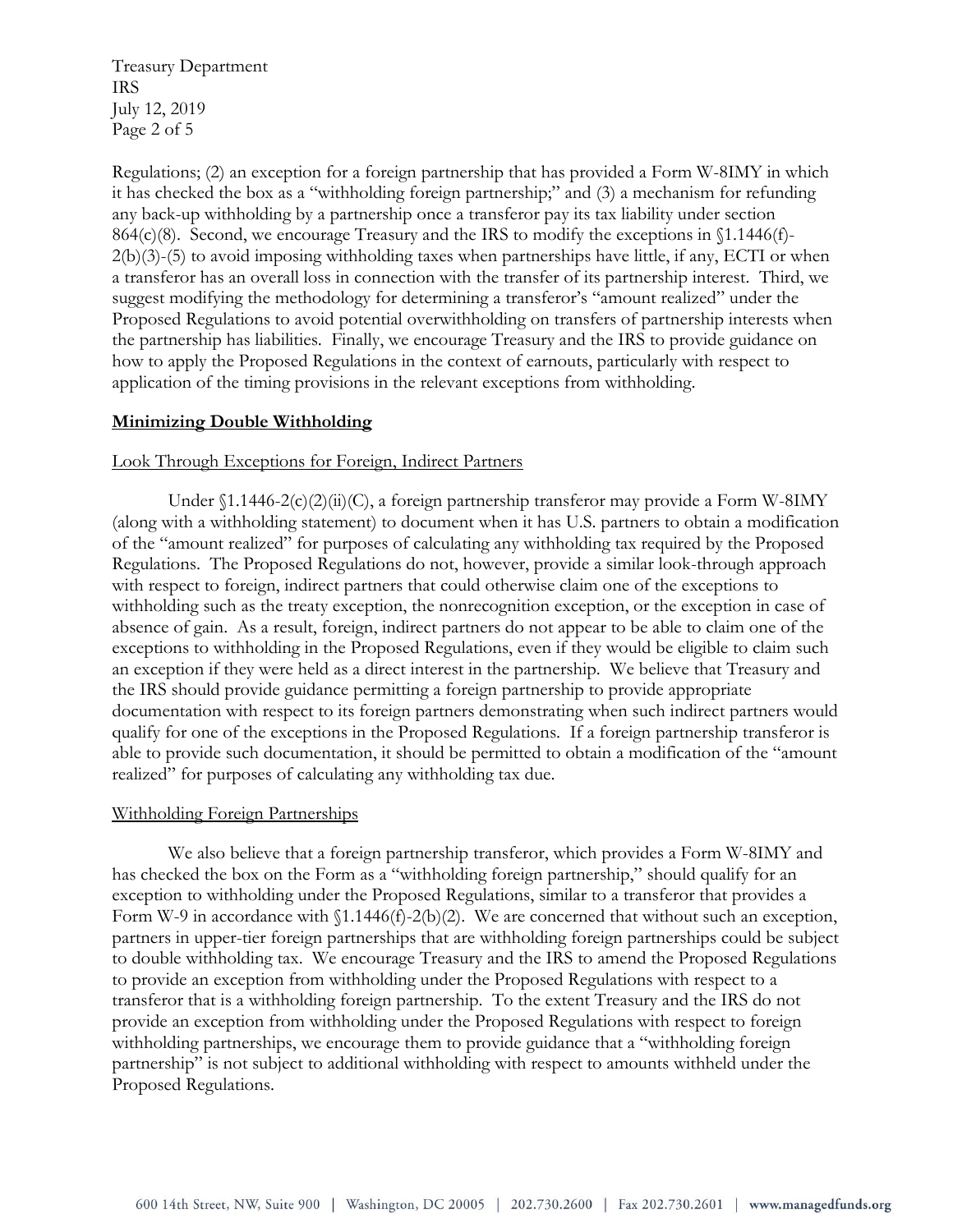Treasury Department IRS July 12, 2019 Page 3 of 5

### Refund Mechanism for Back-Up Withholding

Section  $1446(f)(4)$  imposes a back-up withholding obligation on a partnership when the transferee fails to withhold as required under section  $1446(f)(1)$ . This back-up withholding obligation, however, neither removes the withholding obligation on the transferee nor the obligation on the transferor to pay any tax liability under section 864(c)(8). At the same time, the Proposed Regulations do not provide a mechanism for the transferee to receive a refund (either directly or through the partnership) for any back-up withholding tax once the transferor has paid its tax obligations under section 864(c)(8). To avoid double taxation, Treasury and the IRS should provide guidance on how a transferee can receive a refund under these circumstances.

#### **Suggested Modifications to Exceptions from Withholding**

### No Realized Gain by Transferor (§1.1446(f)-2(b)(3))

We believe that  $(1.1446(f)-2(b)(3))$  provides an important and appropriate exception to requiring withholding taxes when a transferor provides a certification that it does not realize any gain in connection with the transfer of a partnership interest. We are concerned, however, about the inability of a transferor to provide a certification of no realized gain in certain circumstances when the transferor realizes a loss in connection with the transfer. In the preamble to the Proposed Regulations, Treasury and the IRS note that a transferor may not provide the certification of no realized gain required to qualify for the exception in  $(1.1446(f)-2(b)(3))$  if the transferor is required to realize ordinary income pursuant to section 751(a). This would appear to preclude a transferor from relying on (b)(3) even if the transferor would realize an overall loss on the transfer, taking into account any ordinary income under section 751(a). We believe that a transferor realizing an overall loss with respect to a transfer should be eligible for the exception in (b)(3), even if the transferor realizes some amount of ordinary income under section 751(a). We encourage Treasury and the IRS to modify the Proposed Regulations to permit a transferor to make a certification in such circumstances.

#### Less than Ten Percent ECTI (§1.1446(f)-2(b)(5))

Similar to the exception for no realized gain by a transferor, we believe that  $$1.1446(f)$ -2(b)(5) provides an important exception when a transferor provides a certification that the transferor's allocable ECTI from the partnership for each of the previous three years was less than \$1 million and less than ten percent of the transferor's total distributive share of net income (among other requirements). We are concerned, however, with provisions in the Proposed Regulations that would prevent a transferor from making such a certification if the partnership has issued K-1s showing no net income for a given year or has not issued Form 8805 because the partnership did not have ECTI for a given year.

We believe that a transferor should be permitted to make a certification if it otherwise complies with the rule and was not issued a Form 8805 only because a partnership did not have ECTI in a given year. Permitting a transferor to make a certification when it did not receive a Form 8805 in a particular year because the partnership did not have ECTI is consistent with permitting a transferor to make a certification when it did not receive a Form 8805 because the partnership had an ECTI loss (as permitted by  $(1.1446(f)-2(b)(5)(iii)(B))$ . We encourage Treasury and the IRS to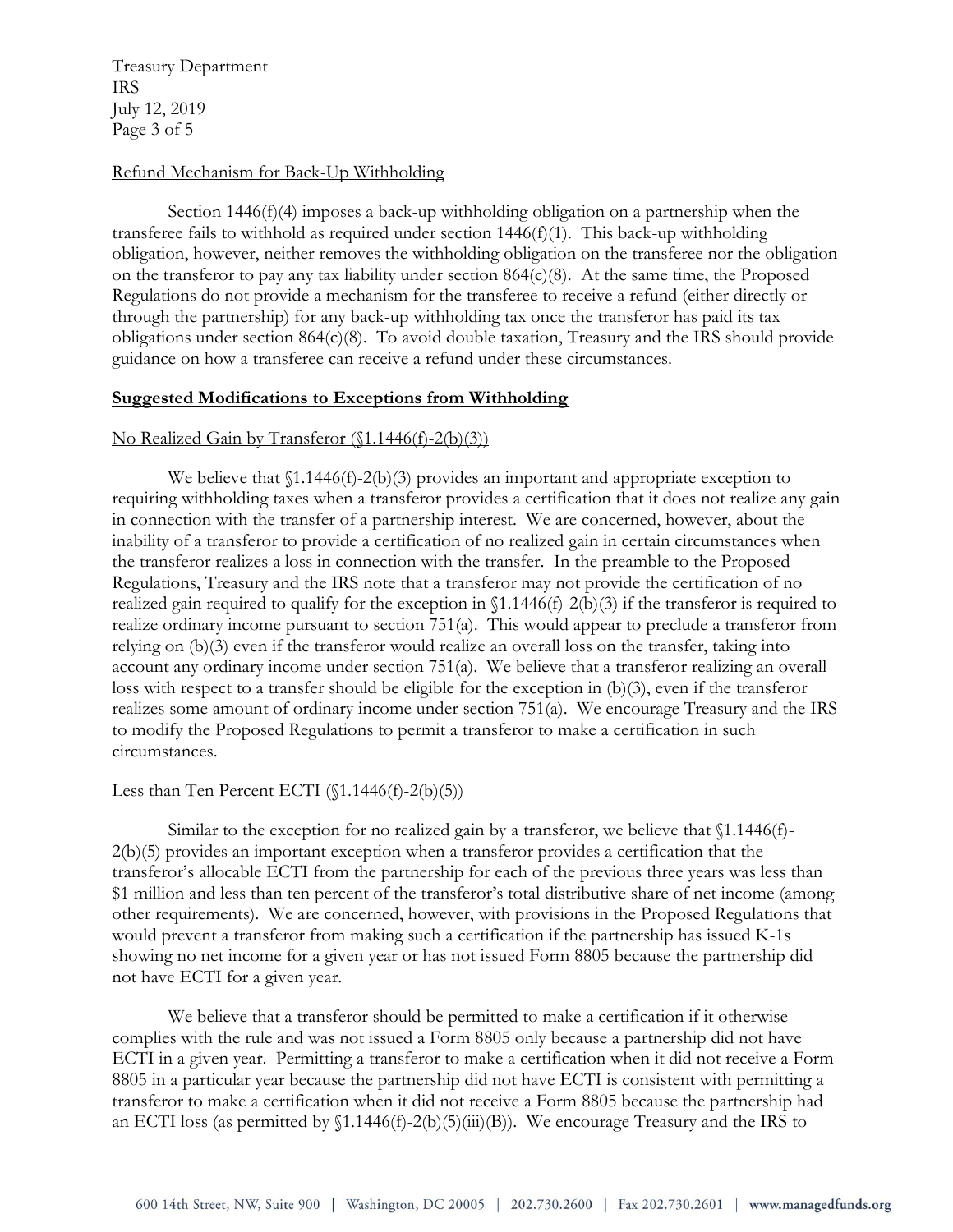Treasury Department IRS July 12, 2019 Page 4 of 5

modify §1.1446(f)-2(b)(5)(iii)(B) to apply either when a partnership has a loss that is effectively connected with a U.S. trade or business or the partnership has no ECTI in a given year.

We further believe that a transferor should be permitted to make a certification under §1.1446(f)-2(b)(5) if (along with the other requirements of the rule), in each of the three prior years, either (i) its allocable share of ECTI was less than ten percent of its share of net income or (ii) the partnership had no net income. Given the requirement in  $(1.1446(f)-2(b)(5)(i)(B)$  that a transferor has less than \$1 million of ECTI from a partnership in each of the three prior years, we believe that the transferor should not be precluded from making a certification under this provision because the partnership had no net income or had a net loss in a particular year. The \$1 million limit on ECTI ensures that a transferor may only make a certification under this provision when it receives minimal amounts of ECTI. We encourage Treasury and the IRS to amend  $(1.1446(f)-2(b)(5)(i)(C))$  to provide that the ten percent test will be deemed to have been met in any year that a partnership has no net income or a loss.

Under  $(1.1446(f)-2(b)(3)$  and (5), a partnership that is a transferee by reason of making a distribution may rely on its books and records, rather than a certification from the transferor to determine that the requirements of the rule have been met. We encourage Treasury and the IRS to modify these provisions to permit a partnership that is a transferee to rely on its books and records even if it is not making a distribution.

### Effectively Connected Gain Upon a Partnership's Deemed Sale (§1.1446(f)-2(b)(4))

The exception in  $(1.1446(f)-2(b)(4))$  requires a partnership to make a determination as to the fair market value of all of its assets and the amount of net gain effectively connected with a trade or business in the U.S. as if it sold all of its assets as of the determination date. It may be difficult for certain partnerships to provide this certification given the inherent uncertainty in making valuation and ECTI calculations on unsold assets. We believe expanding the exceptions in §1.1446(f)-2(b)(3) and (5), as discussed above, would reduce the need to rely on the exception in (b)(3), as transferors in partnerships with overall losses or no realized ECTI amounts could rely on one of those exceptions instead. To facilitate the ability of partnerships to provide certifications under (b)(4), we encourage Treasury and the IRS to provide guidance that a partnership may base its certification on the same methodology it uses to value its assets and determine ECTI in the normal course of maintaining its books and records and reporting to partners.

## **Modify Determination of "Amount Realized"**

We are concerned that including a partnership's liabilities in the definition of "amount realized" can yield uneconomic results and, therefore, we believe they should be excluded from the definition. §1.1446(f)-2(c)(2) defines the "amount realized" on the transfer of a partnership interest that is subject to withholding as the amount of cash paid (or to be paid), the fair market value of other property transferred (or to be transferred), the amount of any liabilities assumed by the transferee or to which the partnership interest is subject, and the reduction in the transferor's share of partnership liabilities. In the context of a distribution, the "amount realized" does not include any liabilities assumed by the transferee but includes the other amounts above. This rule could, under certain circumstances, require withholding of amounts greater than the cash and other property received. Treasury and the IRS recognized this concern in proposing §1.1446(f)-2(c)(2),